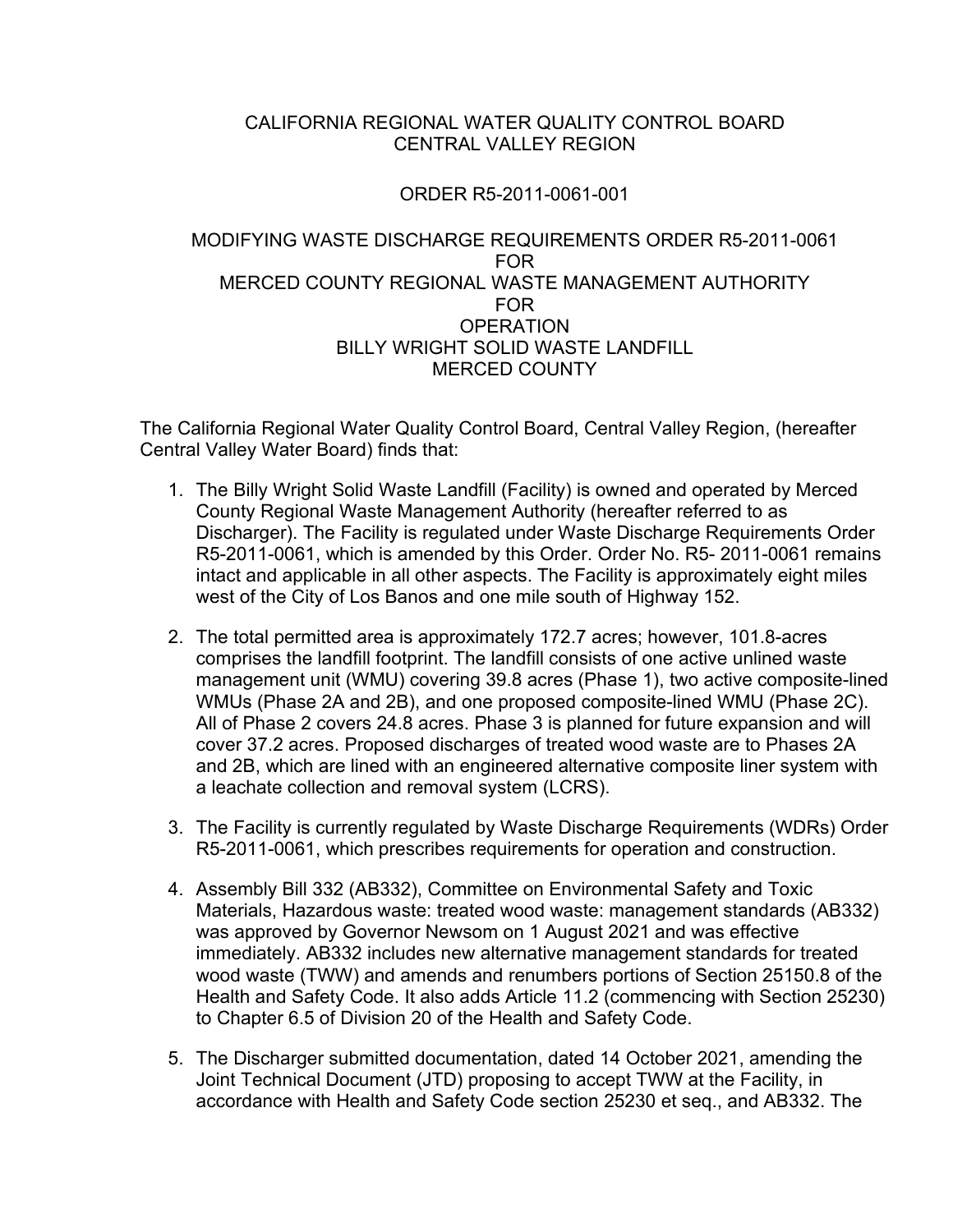JTD was determined to be adequate and their permit was modified by the Merced County Local Enforcement Agency through approval of a JTD Amendment application on 17 November 2021.

- 6. Health and Safety Code, section 25150.7, defines "treated wood" to mean wood that has been treated with a chemical preservative for purposes of protecting the wood against attacks from insects, microorganisms, fungi, and other environmental conditions that can lead to decay of the wood and the chemical preservative is registered pursuant to the Federal Insecticide, Fungicide, and Rodenticide Act (7 U.S.C. Sec. 136 and following). This may include but is not limited to waste wood that has been treated with chromated copper arsenate (CCA), pentachlorophenol, creosote, acid copper chromate (ACC), ammoniacal copper arsenate (ACA), ammoniacal copper zinc arsenate (ACZA), or chromated zinc chloride (CZC).
- 7. Assembly Bill 332 and Health and Safety Code section 25230 et seq. allows TWW to be discharged to a composite-lined portion of a municipal solid waste landfill that is regulated by WDRs issued pursuant to the Water Code.
- 8. This Order modifies Order No. R5-2011-0061 by adding additional discharge specifications for the discharge of treated wood waste to the composite-lined WMUs. Order R5-2011-0061 remains intact and applicable in all other aspects.

# **CEQA AND OTHER CONSIDERATIONS**

9. The issuance of this Order allows the composite-lined WMUs that are equipped with a LCRS to receive TWW. The Facility has already been fully permitted and there are no significant environmental impacts that should occur as a result of allowing TWW to be discharged to the composite-lined WMUs. Therefore, the approval of this Order is exempt from the provisions of the California Environmental Quality Act, (Pub. Resources Code, § 21000 et seq.) in accordance with California Code of Regulations, title 14, section 15301.

# **PROCEDURAL REQUIREMENTS**

- 10. All local agencies with jurisdiction to regulate land use, solid waste disposal, air pollution, and to protect public health have approved the use of this site for the discharges of waste to land stated herein.
- 11. The Central Valley Water Board notified the Discharger and interested agencies and persons of its intent to prescribe waste discharge requirements for this discharge and has provided them with an opportunity for a public hearing and an opportunity to submit their written views and recommendations.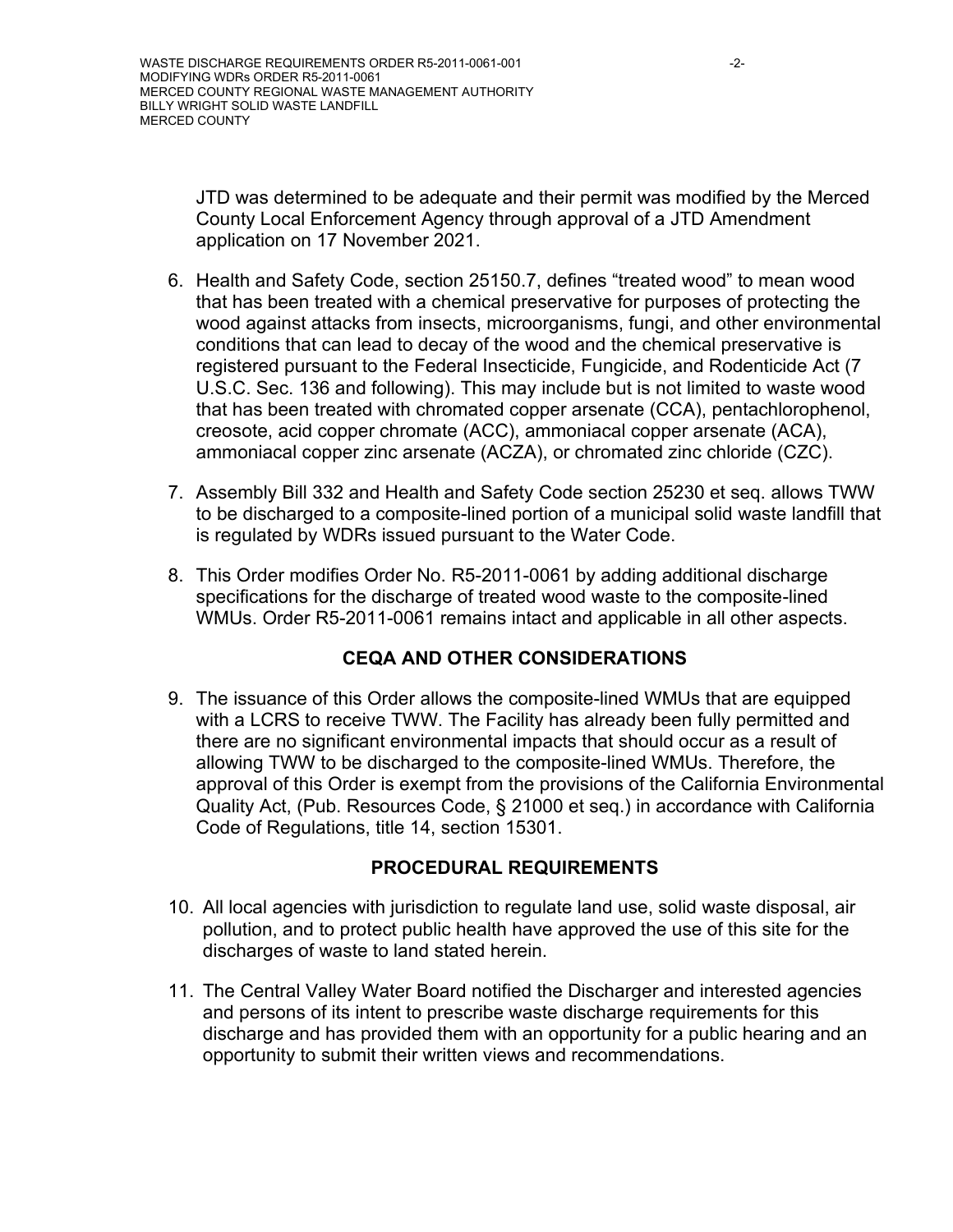12. The Central Valley Water Board, in a public meeting, heard and considered all comments pertaining to the modification of WDRs Order R5-2011-0061.

IT IS HEREBY ORDERED, pursuant to California Water Code Sections 13263 and 13267, that the requirements of WDRs Order R5-2011-0061 is modified as follows:

Discharge Specifications B.5 and B.6 are added to read as:

### **B. DISCHARGE SPECIFICATIONS**

- 5. The Discharger shall discharge treated wood wastes only to landfill units equipped with a composite liner system and a leachate collection and removal system. If a verified release is detected from the waste management unit where treated wood is disposed, the disposal of treated wood shall be terminated at the unit with the verified release until corrective action ceases the release.
- 6. The Discharger shall manage treated wood waste in accordance with California Health and Safety Code sections 25230 et seq. and Assembly Bill 332.

If, in the opinion of the Executive Officer, the Dischargers fail to comply with the provisions of this Order, the Executive Officer may refer this matter to the Attorney General for judicial enforcement, may issue a complaint for administrative civil liability, or may take other enforcement actions. Failure to comply with this Order may result in the assessment of Administrative Civil Liability of up to \$10,000 per violation, per day, depending on the violation, pursuant to the Water Code, including sections 13268, 13350 and 13385. The Central Valley Water Board reserves its right to take any enforcement actions authorized by law.

Any person aggrieved by this Central Valley Water Board action may petition the State Water Board for review in accordance with Water Code section 13320 and California Code of Regulations, title 23, section 2050 et seq. To be timely, the petition must be received by the State Water Board by 5:00 pm on the 30th day after the date of this Order; if the 30th day falls on a Saturday, Sunday or state holiday, the petition must be received by the State Water Board by 5:00 pm on the next business day. The law and regulations applicable to filing petitions are available on the [State Water Board website](http://www.waterboards.ca.gov/public_notices/petitions/water_quality) (http://www.waterboards.ca.gov/public\_notices/petitions/water\_quality). Copies will also be provided upon request.